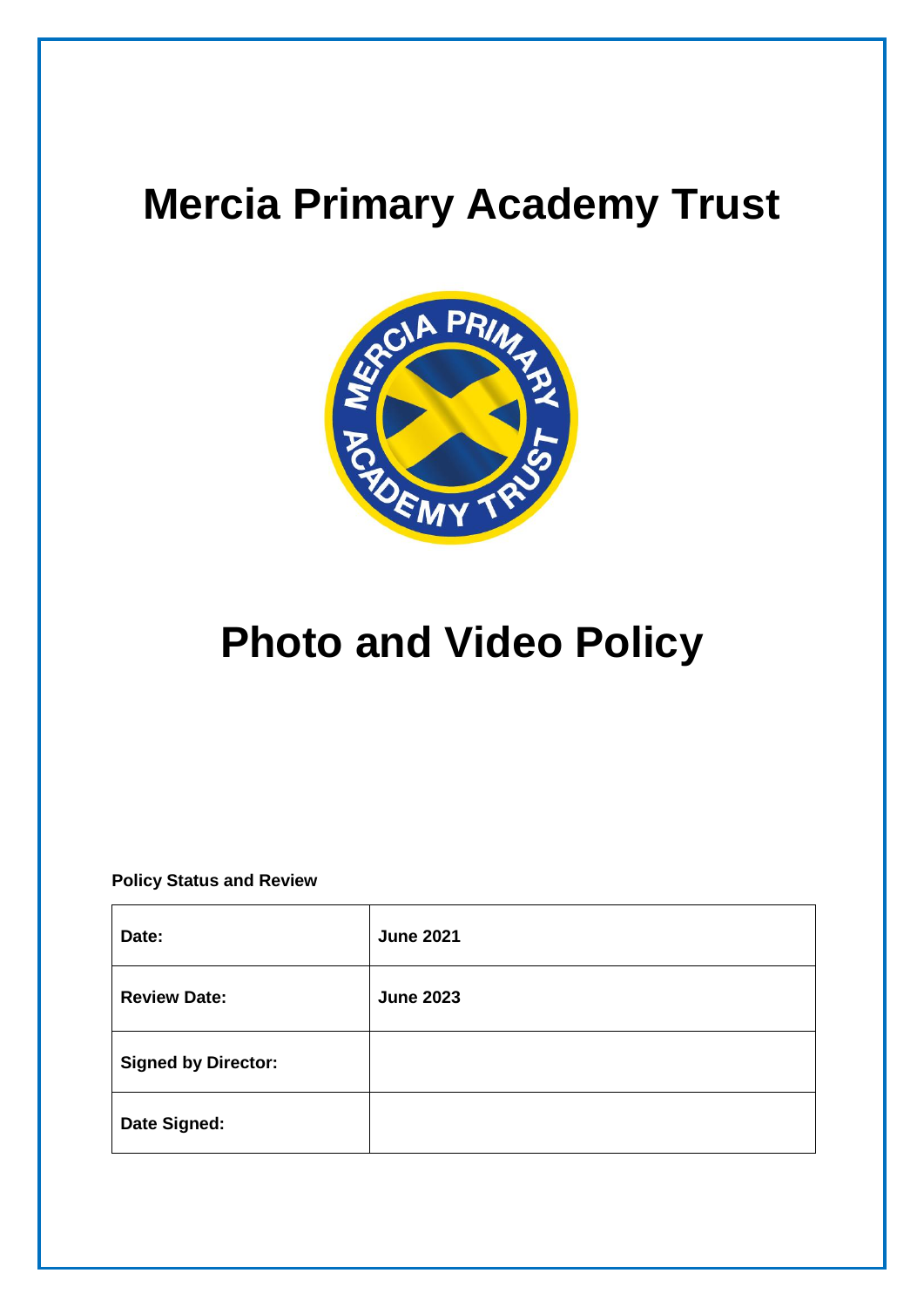#### **Principles**

During your child's time at school there are likely to be many occasions on which school staff would wish to take photographs of the children. Sometimes children may also be videoed so that they can watch themselves in performance. Photos can make interesting displays for children, parents and visitors to look at. Teachers also use them sometimes as evidence of work covered, especially with the younger children.

#### **Procedures**

We need your permission to take and use photographs. Without your consent your child's photo cannot appear in outside publications or any other media site. As part of our yearly 'Parent Pack' we ask for your permission to use your child's picture in a variety of situations.

If photographs are sent to local newspapers by staff or local press officials or used on any of our publications, they will only appear in compliance with this code:

- Group photos will usually be used
- No children's information with be used without prior parental consent

Additionally, in accordance with our Internet Safety Policy, this policy also seeks to remind all parents of the school's position regarding photos and videos taken by parents, e.g. at school performances.

We believe that photographs and videos for school and family use are a source of innocent pleasure and pride, which can enhance self-esteem for children and young people and their families. We do not wish to spoil your enjoyment of school performances and deny you and your children the pleasure of looking back at old photos in years to come by putting a ban on taking photos or videos.

However, we are aware that nowadays there is a need for some simple guidelines:

- Parents and carers can use photographs and videos taken at our school events for their own personal use only. Such photos and videos cannot be sold and must not be put on the web/internet/social media due to existing Data Protection legislation, which in such circumstance is likely to be contravened. (Recording or/photographing other than for private use would require the consent of all the other parents whose children may be included in the images.)
- Parents and carers must follow quidance from staff as to when photography and videoing is permitted and where to stand in order to minimise disruption to the activity. Where there is a particular safeguarding concern surrounding particular pupils, filming or photography will not be permitted.
- If they are helping children to get ready for a show, parents and carers will not be allowed to photograph or video children changing costumes
- If parents or carers are accompanied or represented by people that school staff do not recognise they may need to check out who they are if they are using a camera or video recorder.

In complying with this code of practice, we believe that your children are protected and we are therefore continuing to allow photos etc. to be taken.

Parents who do not want their children videoed as part of any performance will have the opportunity to remove them from this performance.